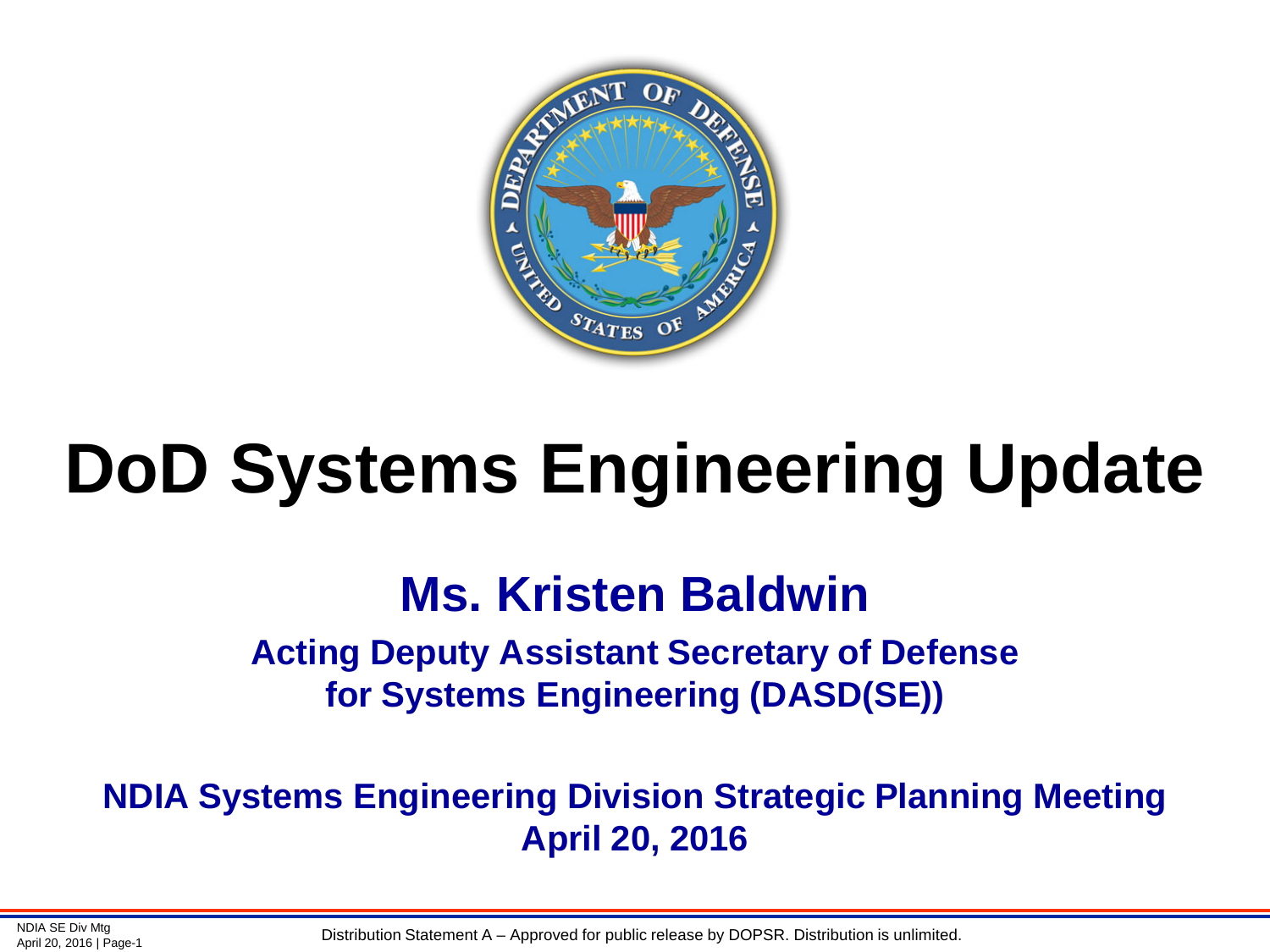

### **DASD Systems Engineering Organization**





**Acting Deputy Assistant Secretary of Defense and Principal Deputy, Systems Engineering**  *Kristen Baldwin*

**Homeland Defense Capability Development** *Robin Hicks*



**Major Program Support** *James Thompson*

*Supporting USD(AT&L) Decisions with Independent Engineering Expertise*

- **Engineering Assessment / Mentoring of Major Defense Programs**
- **Program Support Assessments**
- **Overarching Integrated Product Team and Defense Acquisition Board Support**
- **Systems Engineering Plans**
- **Systemic Root Cause Analysis**
- **Development Planning/Early SE**
- **Program Protection**



*Leading Systems Engineering Practice in DoD and Industry*

- **Systems Engineering Policy and Guidance**
- **Technical Workforce Development**
- **Specialty Engineering (System Safety, Reliability and Maintainability, Quality, Manufacturing, Producibility, Human Systems Integration)**
- **Security, Anti-Tamper, Counterfeit Prevention**
- **Standardization**
- **Engineering Tools and Environments**

**Providing technical support and systems engineering leadership and oversight to USD(AT&L) in support of planned and ongoing acquisition programs**

NDIA SE Div Mtg<br>Distribution Statement A – Approved for public release by DOPSR. Distribution is unlimited.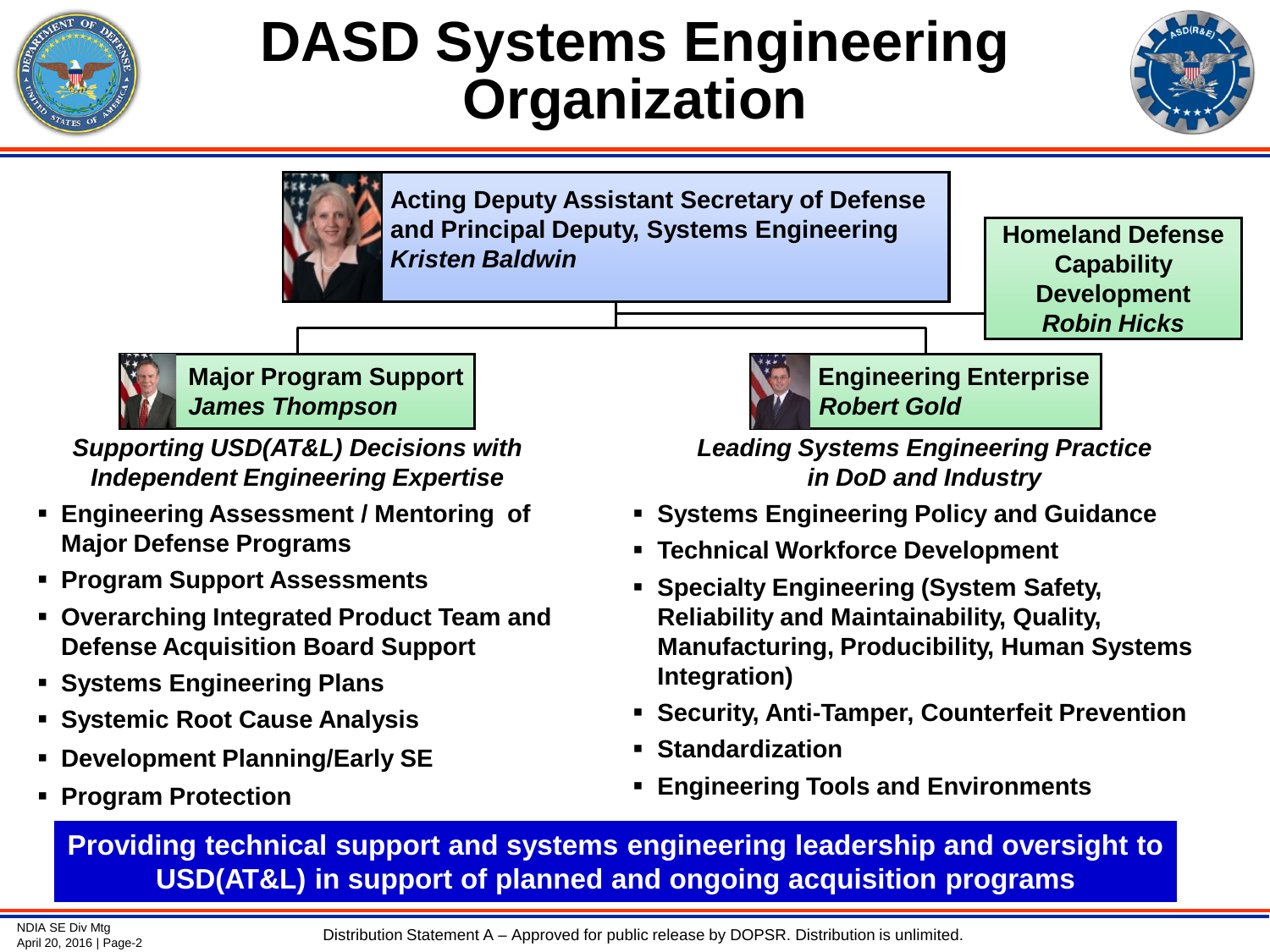

## **DASD(SE) News and Updates**



- **Published article "Defense System Complexity: Engineering Challenges and Opportunities" in The ITEA Journal of Test and Evaluation, March 2016, Vol 37, # 1**
	- Authored by Kristen Baldwin, Acting DASD(SE) and Scott Lucero, Deputy Director, Strategic **Initiatives**
- **Marine Corps – Females in Technology Symposium (MC-FIT 2016)**
	- April 13 in Ft Belvoir, VA
	- Ms. Kristen Baldwin was keynote speaker
- **USA Science and Engineering Festival**
	- April 16 in Washington, DC
	- Rob Gold and Aileen Sedmak presented demonstrations
- **Kicked off Mission Engineering Roundtables**
	- Series culminates a synthesis of common approaches, challenges, and recommendations as well as sharing experiences with ME activities and efforts within the acquisition community
- **Col Luke Cropsey promotion**
	- Promoted to Senior Materiel Leader, Direct Attack PGM, Direct Attack Division
	- Transferring to Eglin Air Force Base, Florida